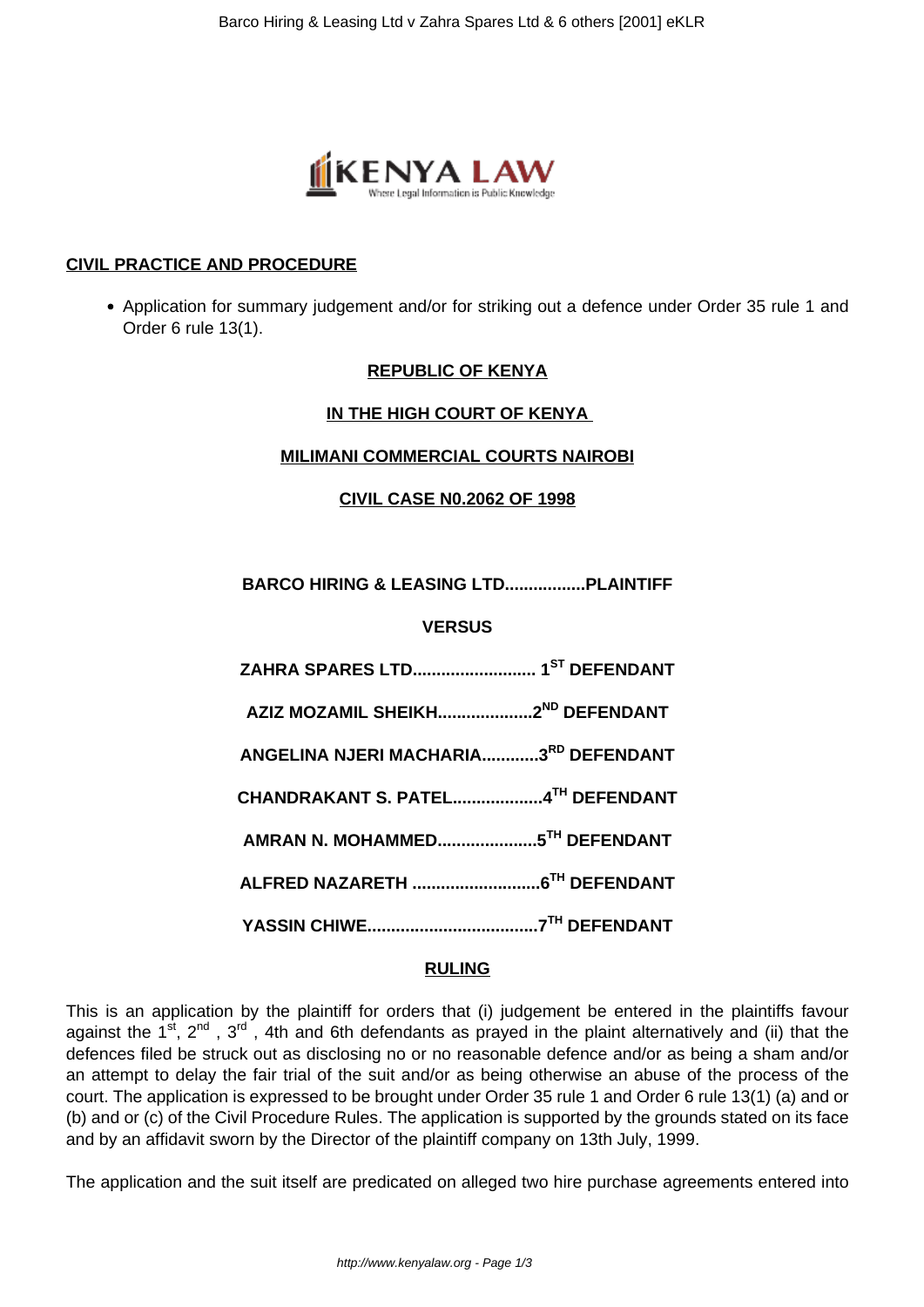between the plaintiff on the one part and the first defendant on the other part and written guarantees and indemnities whereby the other defendants allegedly undertook and or guaranteed to be responsible for the debts of the first defendant to the plaintiff.

There are defences filed by all the defendants. There are also grounds of opposition or objection filed by the 1<sup>st</sup>,2<sup>nd</sup>, 3<sup>rd</sup>, and 4<sup>th</sup> defendants. In addition there is an affidavit sworn by the 3rd defendant on her own behalf and on behalf of the 1st and 2nd defendants. The 4th defendant has also filed a replying affidavit. The application was canvassed before me at length on the 23rd July and the 17th October, 2001.

I have considered the pleadings, the grounds of opposition, the affidavits filed and the submissions of counsel. I have come to the conclusion that this is not a matter for summary adjudication under either order 6 rule 13 or Order 35 rule 1 or both for the following reasons. First, the plaintiff's claim against the first defendant is based on the hire purchase agreements and a written acknowledgement of indebtedness dated 11th August, 1997 whereby the first defendant acknowledged being indebted to the plaintiff in the sum of Kshs.2,805,000.00 and agreed to pay finance charges of 5% per month with effect from September, 1997 in the event of any default in the payment of the agreed upon instalments. In its defence the 1st defendant in paragraph 5 has averred that the said acknowledgement is invalid and unmaintainable as the same was a result of duress and coercion exacted upon its director by the plaintiff through some police officers at Central Police Station Nairobi. Although Mr. Rach, counsel for the plaintiff, dismissed the alleged duress on the basis that even if the allegation were true, they did not amount to duress as no threat to life or limb was disclosed, I am of the opinion that this is a matter that requires full ventilation at a full trial for the court to determine the truth or otherwise of the allegations and their effect on the consent agreement. And with the validity of that consent being in question, the amount of the plaintiffs claim against the defendants jointly and severally must remain in doubt. Secondly, the 2nd, 3rd and 4th defendants have denied executing the agreements of guarantee and indemnity relied on. Execution of the documents concerned is a necessary part of the plaintiffs claim. Now although there is Considerable force in Mr. Rach's arguments that these defendants did sign the guarantees as all of them purport to be witnessed by an advocate who has drawn the defences on record on behalf of the1st 2nd and 3rd defendants, I think I cannot make a definitive finding on the issue without the risk of being seen as having tried the case on affidavits. I am of the opinion that where execution of a document is denied, the truth or otherwise of the matter can only be determined at a full hearing after cross examination of the executants. That must be especially so where a party denies, as the fourth defendant has done in his replying affidavit, even knowing or meeting the other executants of the document or the attesting advocate. Thirdly, the fourth defendant has in his replying affidavit raised substantial issues of law on whether or not the consent between the 1st defendant and the plaintiff could bind the guarantors and the effect of such consent on the validity and enforceability of the guarantees allegedly entered into prior to such consent. He also raises the issue of misrepresentation. According to him, it was mispresented to him that the guarantee was for purchase of a motor vehicle worth Kshs.400, 000 only. Fourthly, the 6th defendant has raised the issue of whether any notice was served on him under the guarantee and whether in the absence of such notice, he could be liable to the plaintiff.

All in all, it is apparent that the defendants have raised bona fide triable issues and it would not be right in those circumstances to enter summary judgement against them or to strike out their defences on the grounds that they do not disclose any reasonable defences or that they are plainly unsustainable or they may delay the fair trial of the action or are otherwise an abuse of the process of the court.

In the result the plaintiff's motion is dismissed with costs to the respondents.

DATED at Nairobi this 29<sup>th</sup> day of November 2001.